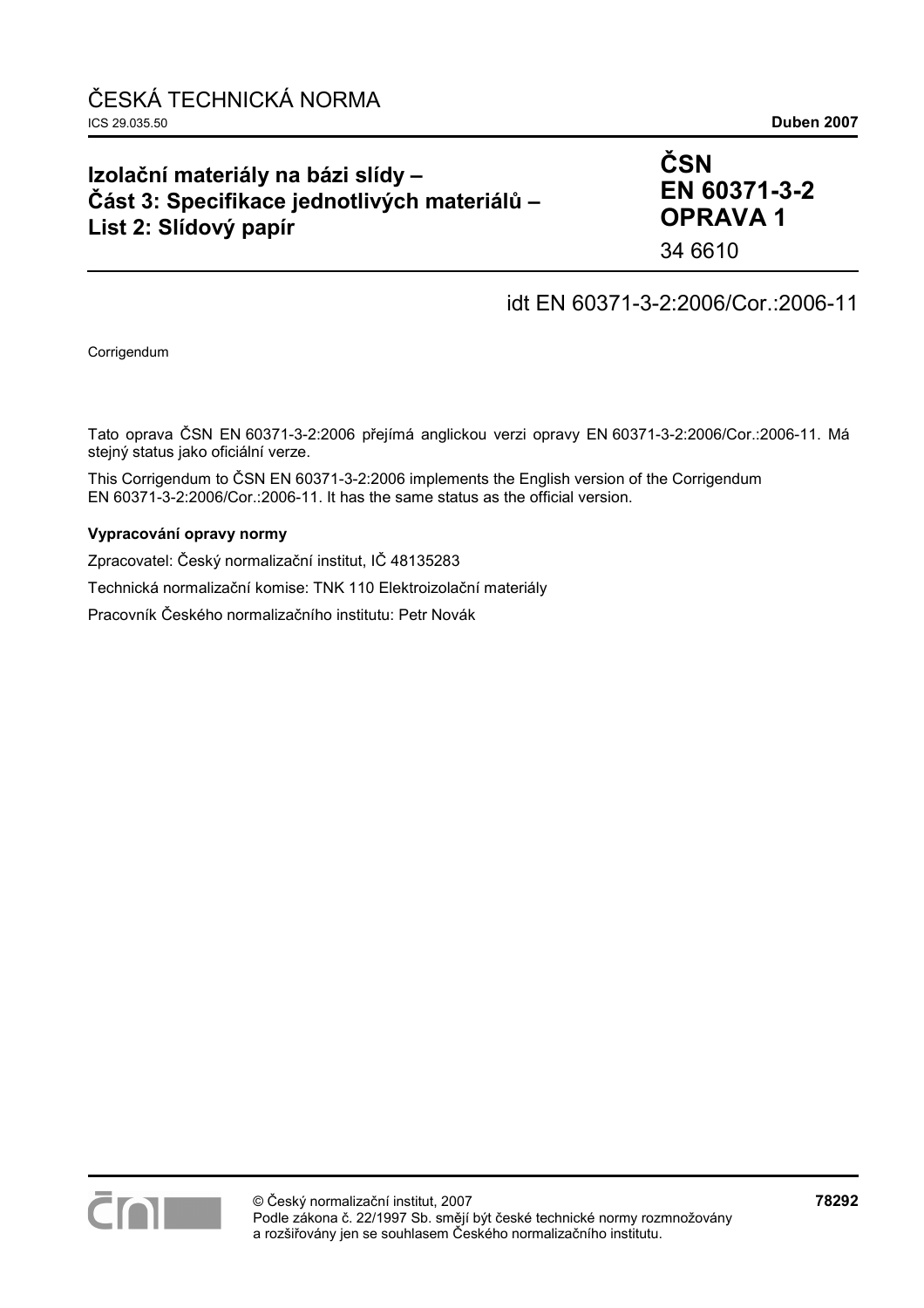

Corrigendum to EN 60371-3-2:2006

English version

\_\_\_\_\_\_\_\_\_\_\_

**Foreword** 

**Replace** the last paragraph by:

Annex ZA has been added by CENELEC.

**Add** Annex ZA (see overleaf):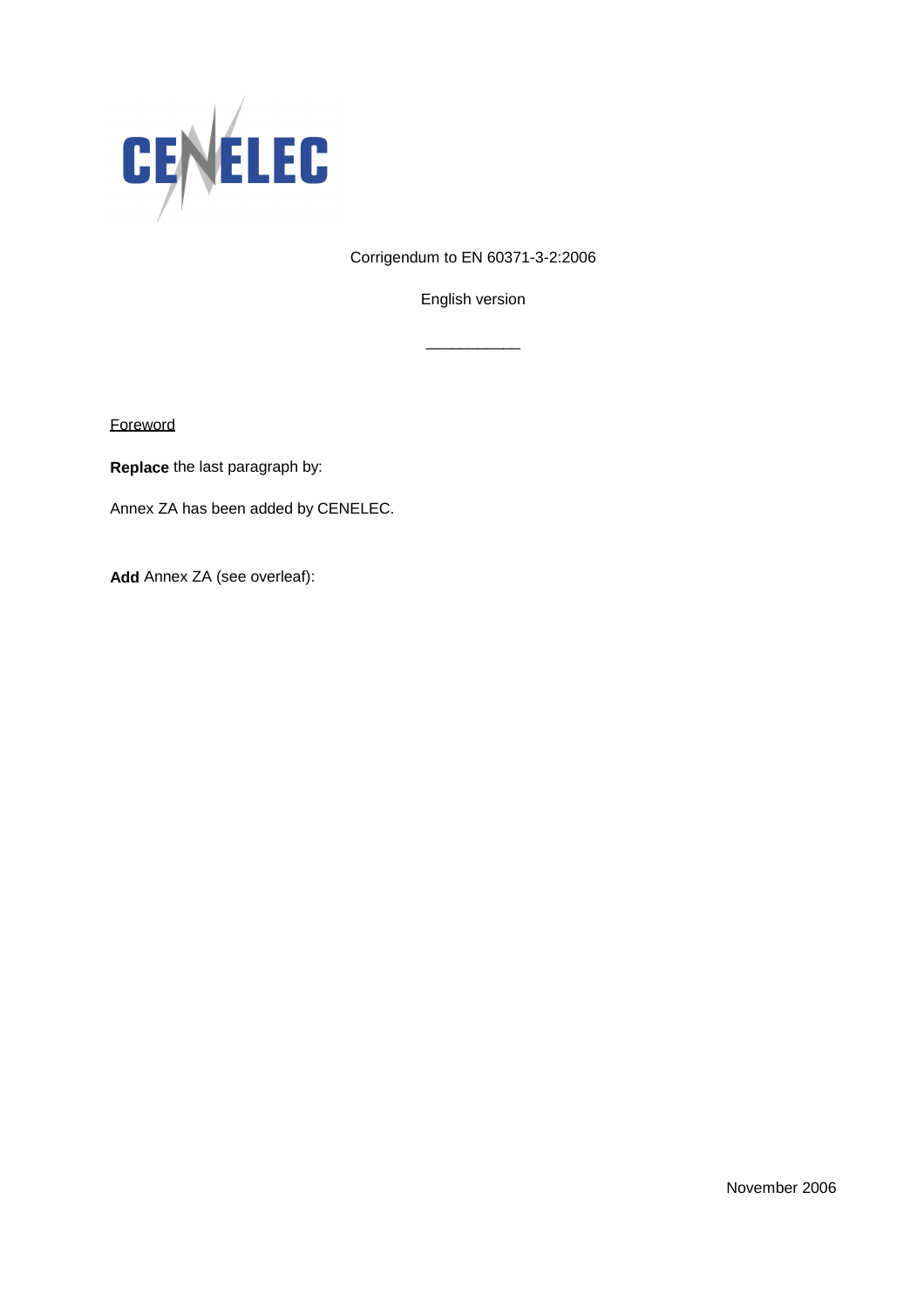### **Annex ZA**

#### (normative)

### **Normative references to international publications with their corresponding European publications**

The following referenced documents are indispensable for the application of this document. For dated references, only the edition cited applies. For undated references, the latest edition of the referenced document (including any amendments) applies.

NOTE When an international publication has been modified by common modifications, indicated by (mod), the relevant EN/HD applies.

| Publication    | Year | <b>Title</b>                                                                                                                            | EN/HD             | Year |
|----------------|------|-----------------------------------------------------------------------------------------------------------------------------------------|-------------------|------|
| IEC 60371-1    | 2003 | Specification for insulating materials based on EN 60371-1<br>mica<br>Part 1: Definitions and general requirements                      |                   | 2003 |
| IEC 60371-2    | 2004 | Specification for insulating materials based on EN 60371-2<br>mica<br>Part 2: Methods of test                                           |                   | 2004 |
| IEC 60554-2    | 2001 | Cellulosic papers for electrical purposes<br>Part 2: Methods of test                                                                    | EN 60554-2        | 2002 |
| IEC 60589      | 1977 | Methods of test for the determination of ionic HD 381 S1<br>impurities in electrical insulating materials by<br>extraction with liquids |                   | 1979 |
| <b>ISO 534</b> | 2005 | Paper and board - Determination of thickness, EN ISO 534<br>density and specific volume                                                 |                   | 2005 |
| <b>ISO 536</b> | 1995 | Paper and board - Determination of<br>grammage                                                                                          | <b>EN ISO 536</b> | 1996 |
| ISO 5636-5     | 2003 | Paper and board - Determination of air<br>permeance and air resistance (medium<br>range)<br>Part 5: Gurley method                       |                   |      |

\_\_\_\_\_\_\_\_\_\_\_